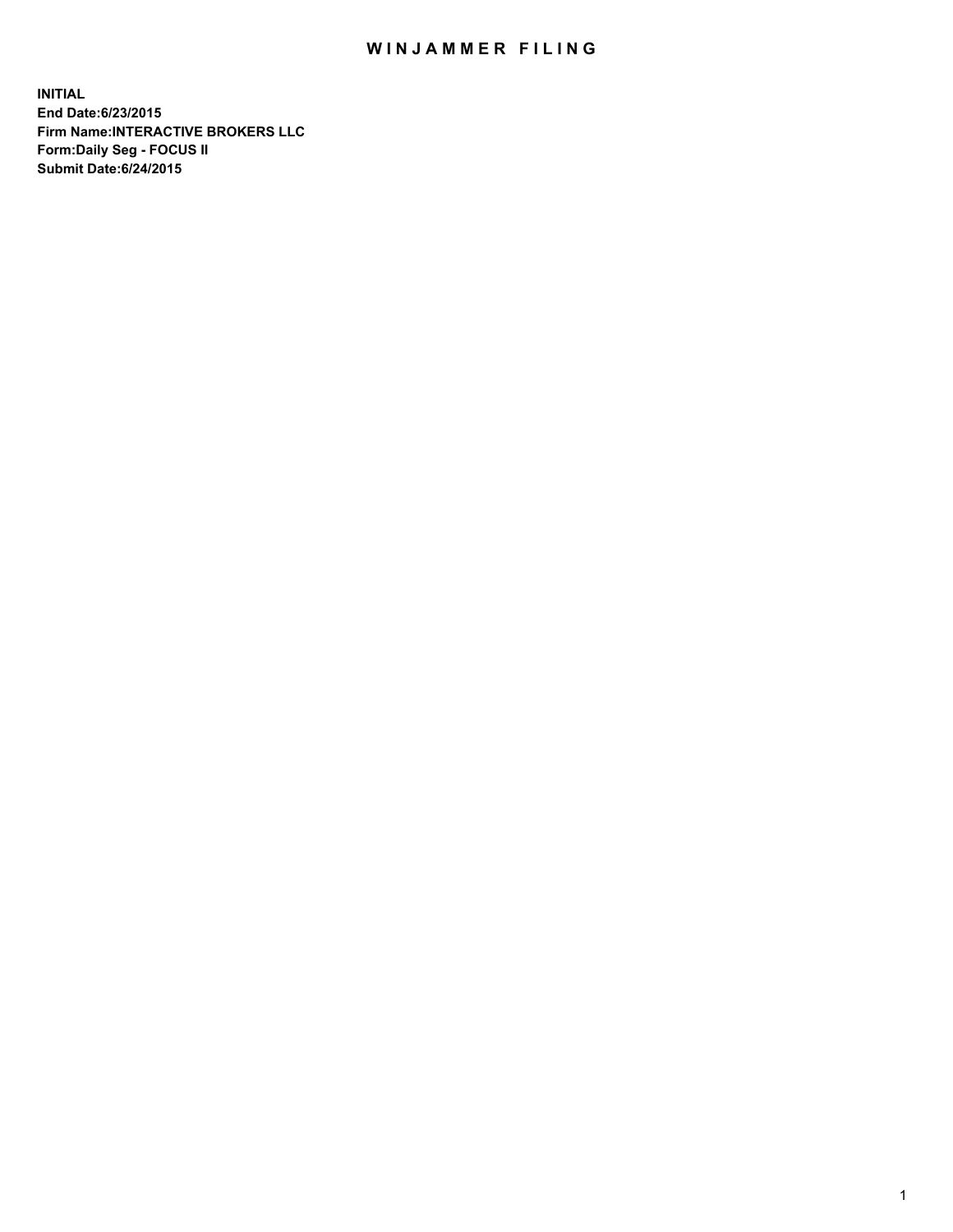## **INITIAL End Date:6/23/2015 Firm Name:INTERACTIVE BROKERS LLC Form:Daily Seg - FOCUS II Submit Date:6/24/2015 Daily Segregation - Cover Page**

| Name of Company<br><b>Contact Name</b><br><b>Contact Phone Number</b><br><b>Contact Email Address</b>                                                                                                                                                                                                                          | <b>INTERACTIVE BROKERS LLC</b><br><b>Michael Ellman</b><br>203-422-8926<br>mellman@interactivebrokers.co<br>$m$ |
|--------------------------------------------------------------------------------------------------------------------------------------------------------------------------------------------------------------------------------------------------------------------------------------------------------------------------------|-----------------------------------------------------------------------------------------------------------------|
| FCM's Customer Segregated Funds Residual Interest Target (choose one):<br>a. Minimum dollar amount: ; or<br>b. Minimum percentage of customer segregated funds required:% ; or<br>c. Dollar amount range between: and; or<br>d. Percentage range of customer segregated funds required between: % and %.                       | $\overline{\mathbf{0}}$<br>0<br>155,000,000 245,000,000<br>00                                                   |
| FCM's Customer Secured Amount Funds Residual Interest Target (choose one):<br>a. Minimum dollar amount: ; or<br>b. Minimum percentage of customer secured funds required:%; or<br>c. Dollar amount range between: and; or<br>d. Percentage range of customer secured funds required between: % and %.                          | $\overline{\mathbf{0}}$<br>0<br>80,000,000 120,000,000<br>0 <sub>0</sub>                                        |
| FCM's Cleared Swaps Customer Collateral Residual Interest Target (choose one):<br>a. Minimum dollar amount: ; or<br>b. Minimum percentage of cleared swaps customer collateral required:% ; or<br>c. Dollar amount range between: and; or<br>d. Percentage range of cleared swaps customer collateral required between:% and%. | $\overline{\mathbf{0}}$<br>$\underline{\mathbf{0}}$<br>0 <sub>0</sub><br>0 <sub>0</sub>                         |

Attach supporting documents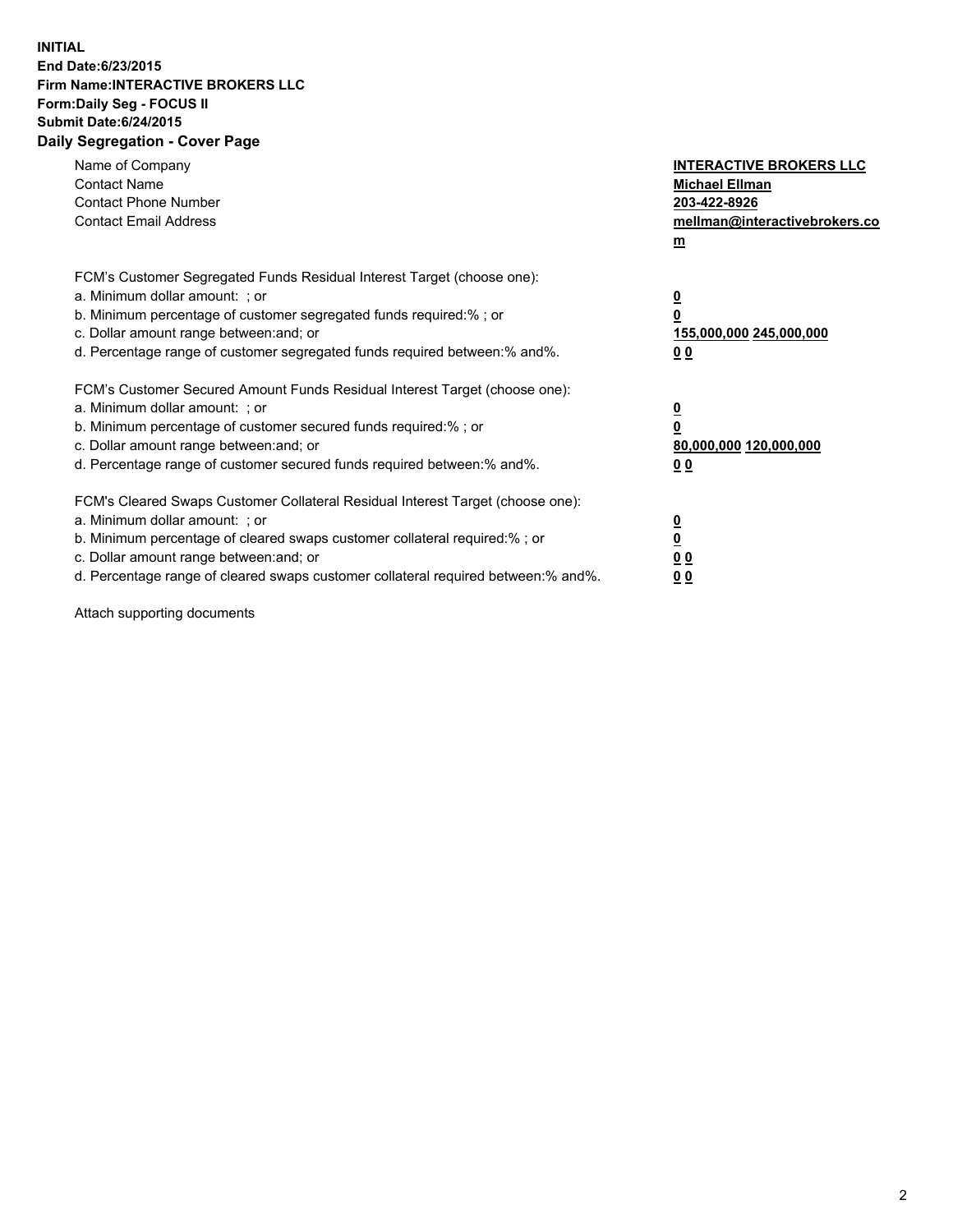## **INITIAL End Date:6/23/2015 Firm Name:INTERACTIVE BROKERS LLC Form:Daily Seg - FOCUS II Submit Date:6/24/2015 Daily Segregation - Secured Amounts**

|                | Daily Jegregation - Jeculed Aniounts                                                                       |                                   |
|----------------|------------------------------------------------------------------------------------------------------------|-----------------------------------|
|                | Foreign Futures and Foreign Options Secured Amounts                                                        |                                   |
|                | Amount required to be set aside pursuant to law, rule or regulation of a foreign                           | $0$ [7305]                        |
|                | government or a rule of a self-regulatory organization authorized thereunder                               |                                   |
| 1.             | Net ledger balance - Foreign Futures and Foreign Option Trading - All Customers                            |                                   |
|                | A. Cash                                                                                                    | 527,901,438 [7315]                |
|                | B. Securities (at market)                                                                                  | $0$ [7317]                        |
| 2.             | Net unrealized profit (loss) in open futures contracts traded on a foreign board of trade                  | 6,494,796 [7325]                  |
| 3.             | Exchange traded options                                                                                    |                                   |
|                | a. Market value of open option contracts purchased on a foreign board of trade                             | 45,637 [7335]                     |
|                | b. Market value of open contracts granted (sold) on a foreign board of trade                               | -69,910 [7337]                    |
| 4.             | Net equity (deficit) (add lines 1. 2. and 3.)                                                              | 534,371,961 [7345]                |
| 5.             | Account liquidating to a deficit and account with a debit balances - gross amount                          | 80,576 [7351]                     |
|                | Less: amount offset by customer owned securities                                                           | 0 [7352] 80,576 [7354]            |
| 6.             | Amount required to be set aside as the secured amount - Net Liquidating Equity                             | 534,452,537 [7355]                |
|                | Method (add lines 4 and 5)                                                                                 |                                   |
| 7.             | Greater of amount required to be set aside pursuant to foreign jurisdiction (above) or line                | 534,452,537 [7360]                |
|                | 6.                                                                                                         |                                   |
|                | FUNDS DEPOSITED IN SEPARATE REGULATION 30.7 ACCOUNTS                                                       |                                   |
| $\mathbf{1}$ . | Cash in banks                                                                                              |                                   |
|                | A. Banks located in the United States                                                                      | $0$ [7500]                        |
|                | B. Other banks qualified under Regulation 30.7                                                             | 0 [7520] 0 [7530]                 |
| 2.             | Securities                                                                                                 |                                   |
|                | A. In safekeeping with banks located in the United States                                                  | 487,650,512 [7540]                |
|                | B. In safekeeping with other banks qualified under Regulation 30.7                                         | 0 [7560] 487,650,512 [7570]       |
| 3.             | Equities with registered futures commission merchants                                                      |                                   |
|                | A. Cash                                                                                                    | $0$ [7580]                        |
|                | <b>B.</b> Securities                                                                                       | $0$ [7590]                        |
|                | C. Unrealized gain (loss) on open futures contracts                                                        | $0$ [7600]                        |
|                | D. Value of long option contracts                                                                          | $0$ [7610]                        |
|                | E. Value of short option contracts                                                                         | 0 [7615] 0 [7620]                 |
| 4.             | Amounts held by clearing organizations of foreign boards of trade                                          |                                   |
|                | A. Cash                                                                                                    | $0$ [7640]                        |
|                | <b>B.</b> Securities                                                                                       | $0$ [7650]                        |
|                | C. Amount due to (from) clearing organization - daily variation                                            | $0$ [7660]                        |
|                | D. Value of long option contracts                                                                          | $0$ [7670]                        |
|                | E. Value of short option contracts                                                                         | 0 [7675] 0 [7680]                 |
| 5.             | Amounts held by members of foreign boards of trade                                                         |                                   |
|                | A. Cash                                                                                                    | 176,967,564 [7700]                |
|                | <b>B.</b> Securities                                                                                       | $0$ [7710]                        |
|                | C. Unrealized gain (loss) on open futures contracts                                                        | 9,640,677 [7720]                  |
|                | D. Value of long option contracts                                                                          | 45,981 [7730]                     |
|                | E. Value of short option contracts                                                                         | -69,911 [7735] 186,584,311 [7740] |
| 6.             | Amounts with other depositories designated by a foreign board of trade                                     | 0 [7760]                          |
| 7.             | Segregated funds on hand                                                                                   | $0$ [7765]                        |
| 8.             | Total funds in separate section 30.7 accounts                                                              | 674,234,823 [7770]                |
| 9.             | Excess (deficiency) Set Aside for Secured Amount (subtract line 7 Secured Statement<br>Page 1 from Line 8) | 139,782,286 [7380]                |
| 10.            | Management Target Amount for Excess funds in separate section 30.7 accounts                                | 80,000,000 [7780]                 |
| 11.            | Excess (deficiency) funds in separate 30.7 accounts over (under) Management Target                         | 59,782,286 [7785]                 |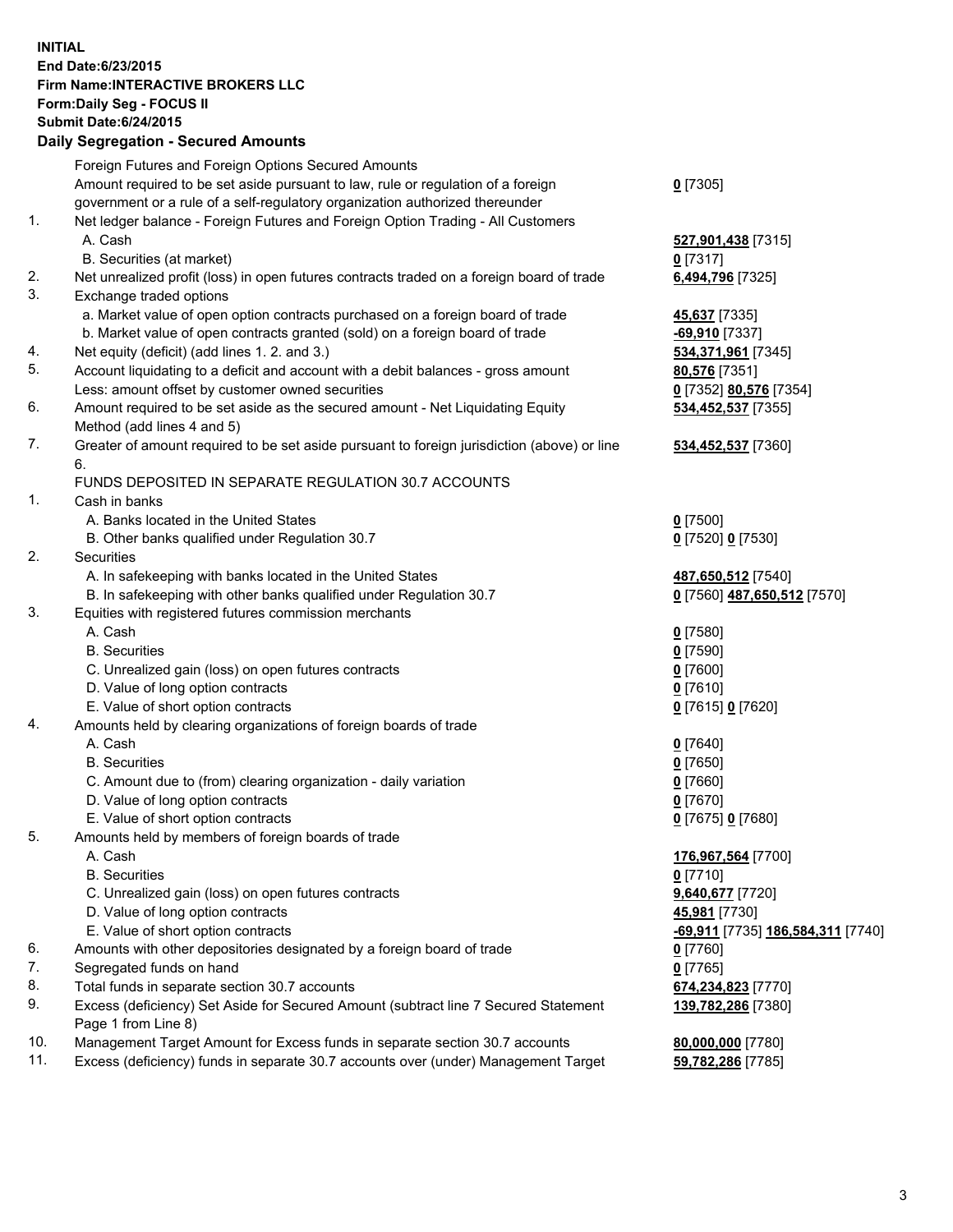**INITIAL End Date:6/23/2015 Firm Name:INTERACTIVE BROKERS LLC Form:Daily Seg - FOCUS II Submit Date:6/24/2015 Daily Segregation - Segregation Statement** SEGREGATION REQUIREMENTS(Section 4d(2) of the CEAct) 1. Net ledger balance A. Cash **2,612,382,514** [7010] B. Securities (at market) **0** [7020] 2. Net unrealized profit (loss) in open futures contracts traded on a contract market **-61,738,446** [7030] 3. Exchange traded options A. Add market value of open option contracts purchased on a contract market **110,617,034** [7032] B. Deduct market value of open option contracts granted (sold) on a contract market **-148,895,669** [7033] 4. Net equity (deficit) (add lines 1, 2 and 3) **2,512,365,433** [7040] 5. Accounts liquidating to a deficit and accounts with debit balances - gross amount **169,005** [7045] Less: amount offset by customer securities **0** [7047] **169,005** [7050] 6. Amount required to be segregated (add lines 4 and 5) **2,512,534,438** [7060] FUNDS IN SEGREGATED ACCOUNTS 7. Deposited in segregated funds bank accounts A. Cash **257,474,657** [7070] B. Securities representing investments of customers' funds (at market) **1,541,059,539** [7080] C. Securities held for particular customers or option customers in lieu of cash (at market) **0** [7090] 8. Margins on deposit with derivatives clearing organizations of contract markets A. Cash **10,888,024** [7100] B. Securities representing investments of customers' funds (at market) **111,092,317** [7110] C. Securities held for particular customers or option customers in lieu of cash (at market) **0** [7120] 9. Net settlement from (to) derivatives clearing organizations of contract markets **3,243,128** [7130] 10. Exchange traded options A. Value of open long option contracts **1,286,115** [7132] B. Value of open short option contracts **-3,872,629** [7133] 11. Net equities with other FCMs A. Net liquidating equity **-13,592,953** [7140] B. Securities representing investments of customers' funds (at market) **802,859,377** [7160] C. Securities held for particular customers or option customers in lieu of cash (at market) **0** [7170] 12. Segregated funds on hand **0** [7150] 13. Total amount in segregation (add lines 7 through 12) **2,710,437,575** [7180] 14. Excess (deficiency) funds in segregation (subtract line 6 from line 13) **197,903,137** [7190] 15. Management Target Amount for Excess funds in segregation **155,000,000** [7194]

16. Excess (deficiency) funds in segregation over (under) Management Target Amount Excess

**42,903,137** [7198]